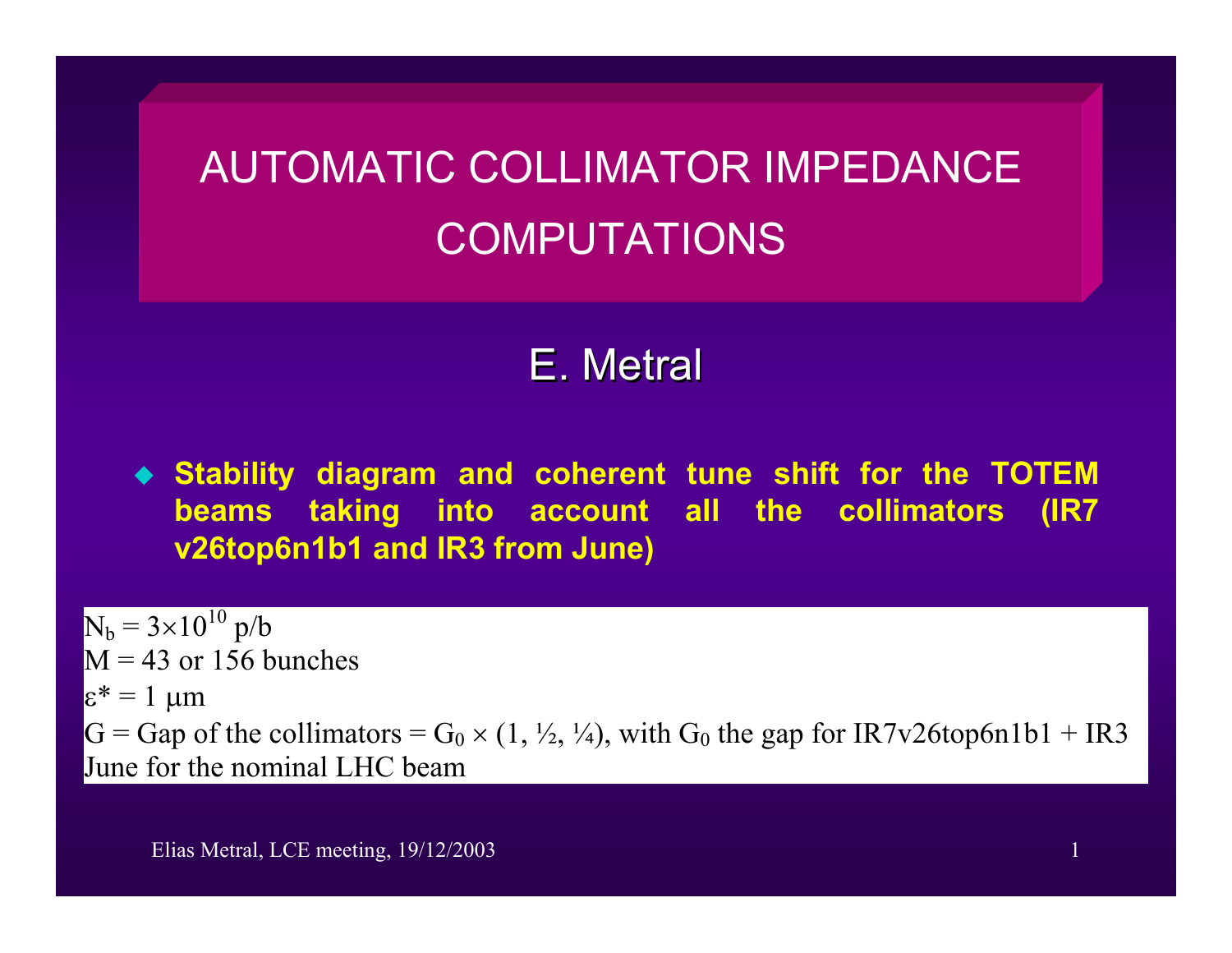**Stability diagram (maximum octupoles) and collective tune shift for the most unstable coupled-bunch mode and head-tail mode 0 (3e10 p/b at 7 TeV)** 



Elias Metral, LCE meeting, 19/12/2003 2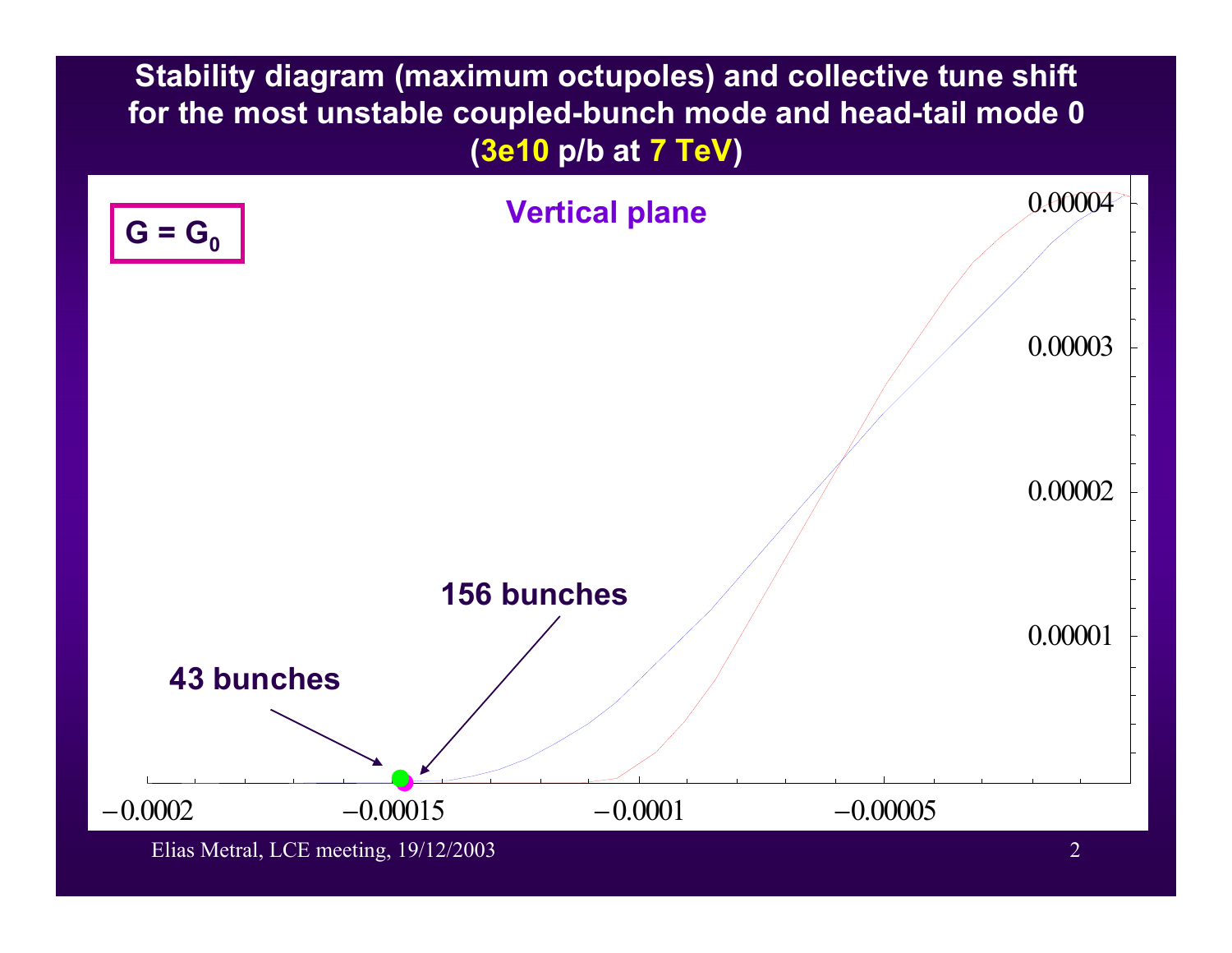**Stability diagram (maximum octupoles) and collective tune shift for the most unstable coupled-bunch mode and head-tail mode 0 (3e10 p/b at 7 TeV)** 



Elias Metral, LCE meeting, 19/12/2003 3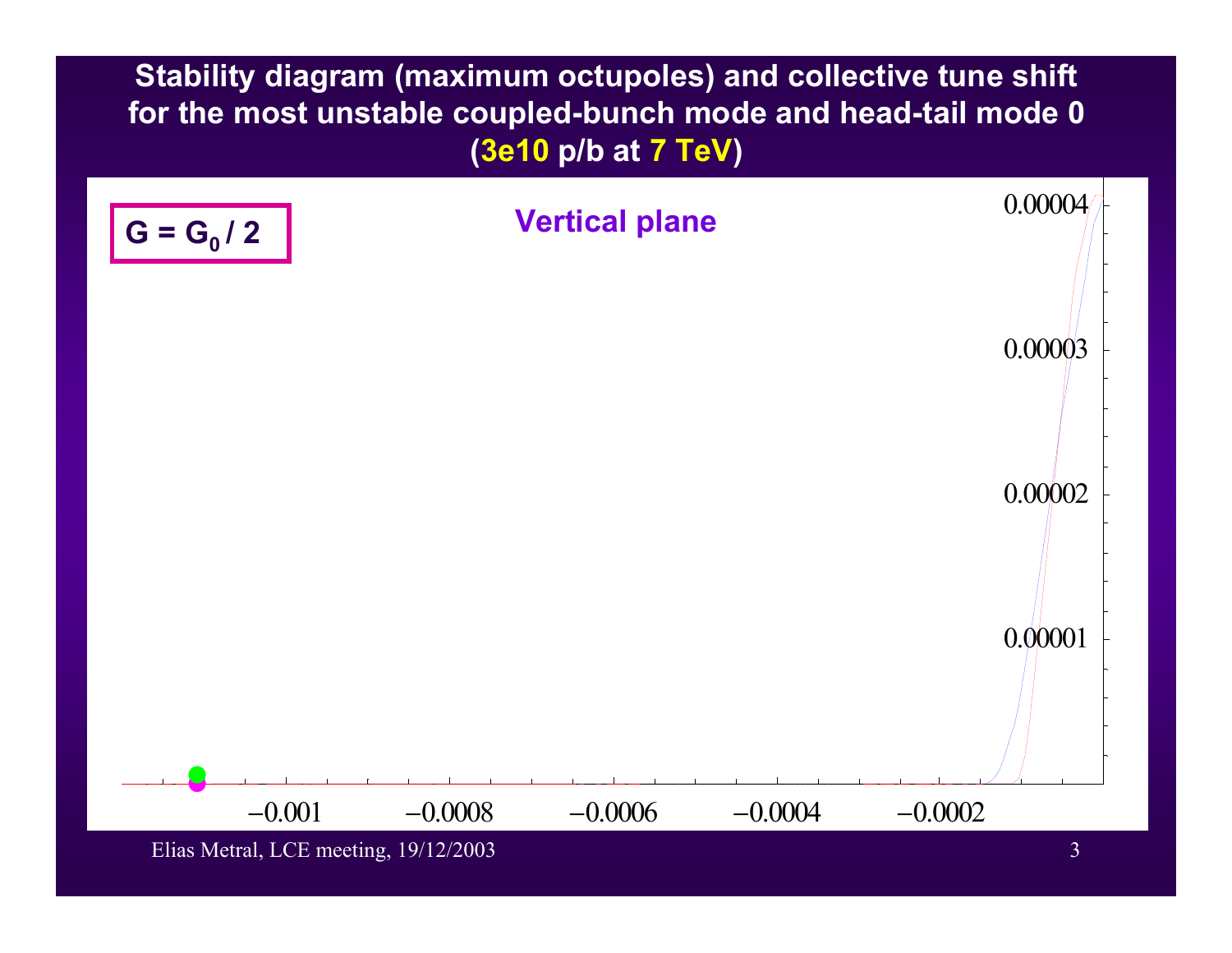**Stability diagram (maximum octupoles) and collective tune shift for the most unstable coupled-bunch mode and head-tail mode 0 (3e10 p/b at 7 TeV)**